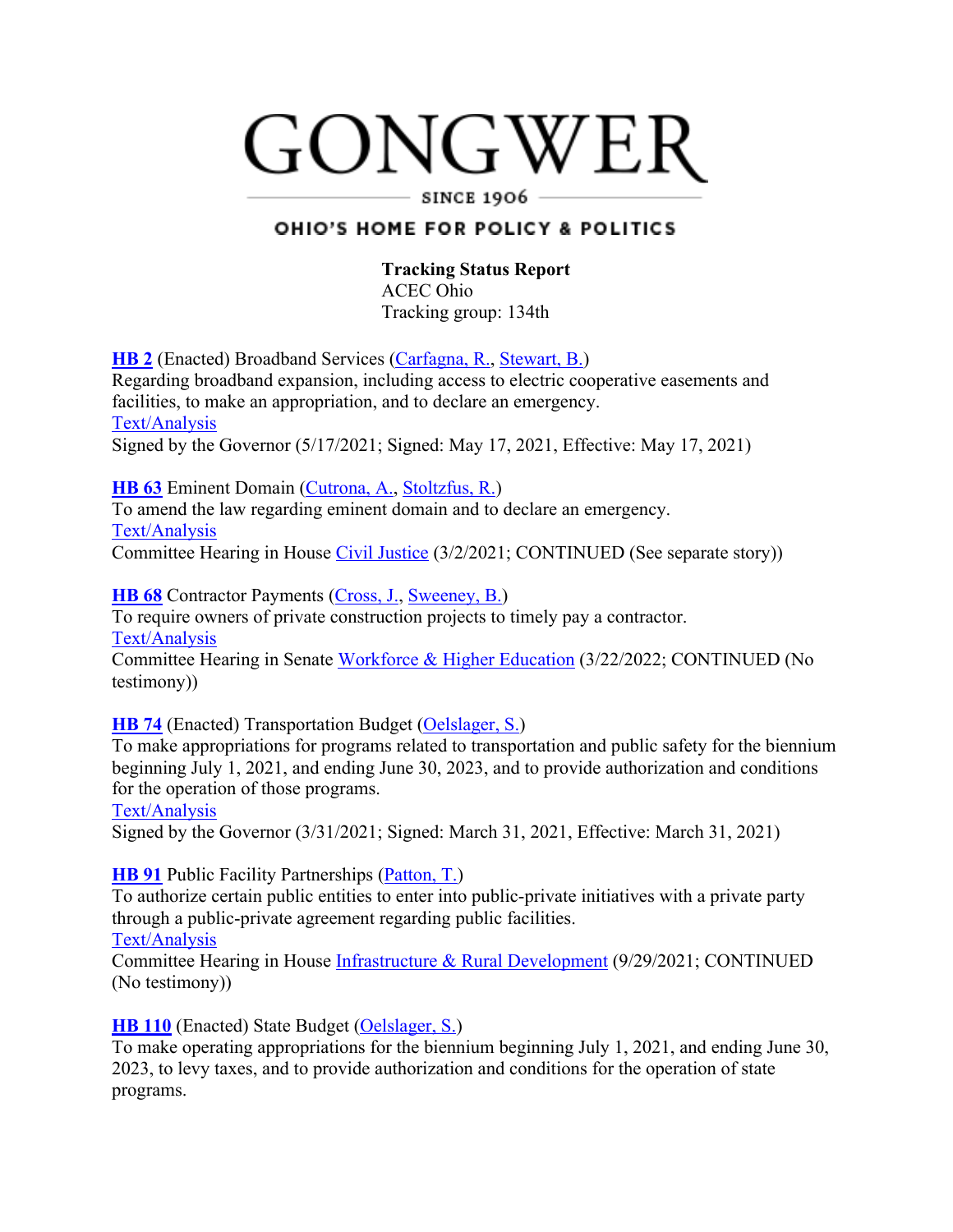Signed by the Governor (6/30/2021; Signed: June 30, 2021, Effective: July 1, 2021)

**HB 129** Commercial Drivers (Hoops, J., Sobecki, L.)

To establish the Commercial Truck Driver Student Aid program and to make an appropriation. Text/Analysis

Committee Hearing in House Economic & Workforce Development (3/10/2021; CONTINUED)

**HB 143** Clean Ohio Program (Hillyer, B.)

Relating to the Clean Ohio Program and to make an appropriation. Text/Analysis Referred in House (2/24/2021; Finance)

**HB 157** Municipal Taxes (Jordan, K., Edwards, J.)

To modify municipal income tax employer withholding rules for COVID-19-related work-fromhome employees.

Text/Analysis

Referred in Senate (6/2/2021; Ways & Means)

### **HB 181** Apprentice Program (Powell, J.)

To require a licensing authority to issue an occupational license to an applicant who completes a registered apprenticeship program and meets other requirements. Text/Analysis

Committee Hearing in House Commerce & Labor (4/5/2022; CONTINUED)

## **HB 203** Occupational Licenses (Powell, J.)

To require an occupational licensing authority to issue a license or government certification to an applicant who holds a license, government certification, or private certification or has satisfactory work experience in another state under certain circumstances and to amend the version of section 3319.22 of the Revised Code that is scheduled to take effect on April 12, 2023, to continue the changes on and after that date.

#### Text/Analysis

Committee Hearing in House State & Local Government (4/6/2022; REPORTED-AMENDED (No testimony))

**HB 245** Sewage Rates (Ingram, C.) To expand eligibility for county sewer discounted rates or charges. Text/Analysis Referred in House (4/14/2021; State & Local Government)

**HB 264** Income Tax (Smith, M., Sobecki, L.)

To modify the municipal income tax withholding rule for employees working at a temporary worksite.

Text/Analysis Referred in House (4/22/2021; Ways & Means)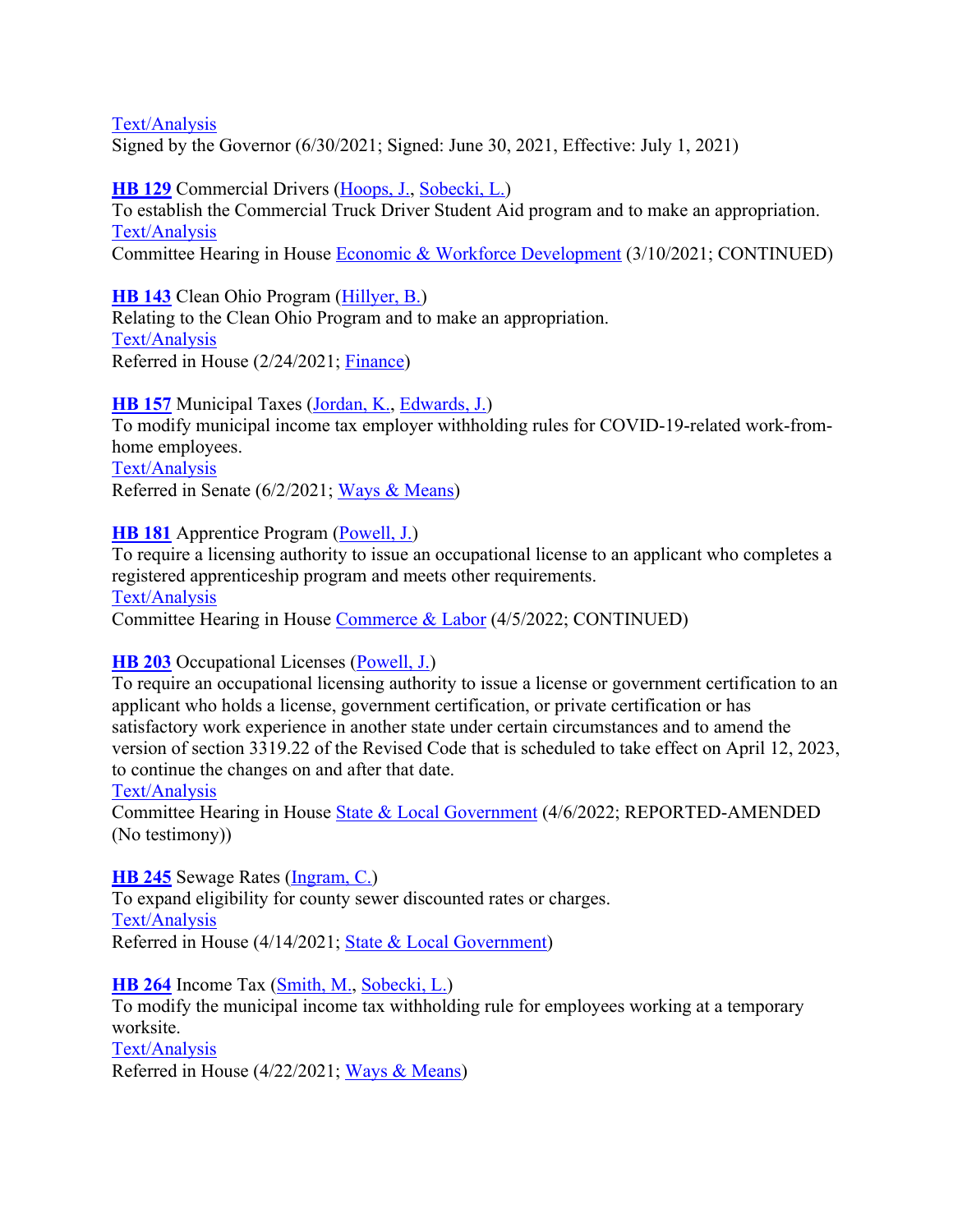#### **HB 275** Political Subdivision (Lampton, B.)

To expand political subdivision joint purchasing authority to expressly include purchases for construction services.

#### Text/Analysis

Committee Hearing in House Commerce & Labor (5/12/2021; CONTINUED)

## **HB 283** Distracted Driving (Abrams, C., Lampton, B.)

To expand the texting while driving prohibition to a general prohibition against using an electronic wireless communications device while driving, with certain exceptions, and to create data collection requirements based on associated violations of the distracted driving laws. Text/Analysis

Committee Hearing in House Criminal Justice (3/3/2022; CONTINUED-AMENDED (See separate story))

### **HB 292** Electric Vehicles (Sobecki, L., Cutrona, A.)

To create a temporary sales tax exemption for electric vehicle production parts and to create the Electric Vehicle Commission.

Text/Analysis

Referred in Senate (11/30/2021; Transportation)

#### **HB 294** Election Laws (Seitz, B., Ray, S.)

To enact the Ohio Election Security and Modernization Act to create an automated voter registration and verification system, to modify the law governing absent voting, and to make other changes to the Election Law.

#### Text/Analysis

Committee Hearing in House Government Oversight (6/17/2021; CONTINUED (See separate story))

#### **HB 365** Water Quality (Lightbody, M., Russo, A.)

To require the Director of Environmental Protection to adopt rules establishing maximum allowable contaminant levels in drinking water and water quality standards for certain contaminants.

#### Text/Analysis

Committee Hearing in House Agriculture & Conservation (2/15/2022; CONTINUED (See separate story))

#### **HB 385** Water Pollution (Cross, J.)

To prohibit a municipal corporation located within the Western Basin of Lake Erie from discharging any amount of waste into Ohio waters.

#### Text/Analysis

Committee Hearing in House Agriculture & Conservation (3/22/2022; CONTINUED (Substitute))

#### **HB 389** Utilities (Leland, D., Seitz, B.)

To permit electric distribution utilities to establish energy efficiency and peak demand reduction portfolios.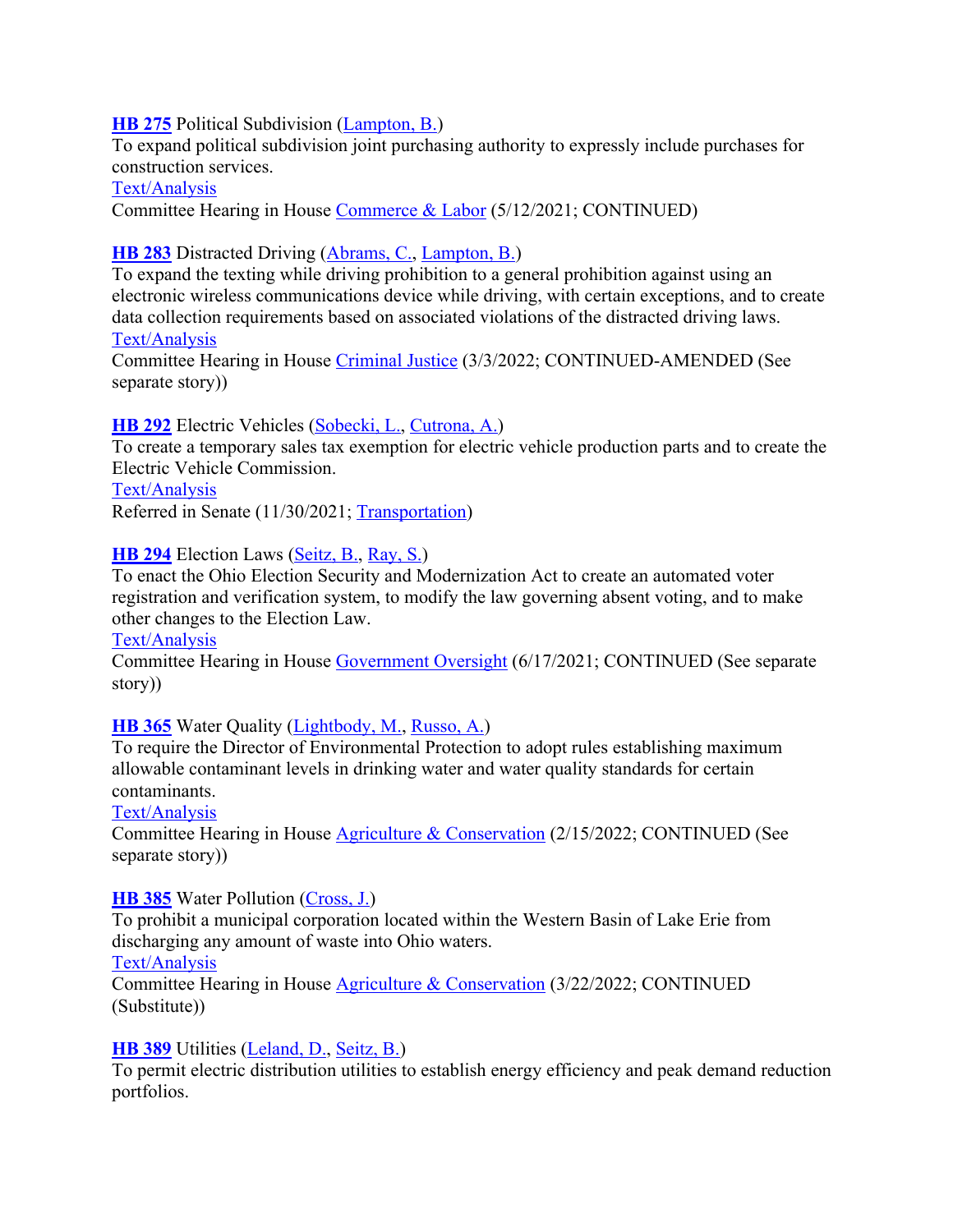Committee Hearing in House Public Utilities (11/17/2021; REPORTED-AMENDED)

# **HB 436** Port Authorities (Jordan, K., Carfagna, R.)

Narrows the purposes for which a port authority that was created prior to July 9, 1982, may issue revenue bonds beyond the limit of bonded indebtedness and to exempt from sales and use tax sales of tangible personal property or services used in fulfilling a public contract with a port authority.

#### Text/Analysis

Committee Hearing in House Ways & Means (11/9/2021; CONTINUED)

### **HB 447** Workers' Compensation (Lampton, B.)

Regards workers' compensation and employees who work from home. Text/Analysis Committee Hearing in Senate Insurance (3/30/2022; CONTINUED)

# **HB 531** County Prosecutor (Ghanbari, H.)

To allow a county prosecutor to provide legal services to a metropolitan planning organization, regional transportation planning organization, or regional council of governments. Text/Analysis

Referred in Senate (3/16/2022; Local Government & Elections)

### **SJR 2** Water Quality Bonds (Gavarone, T., Yuko, K.)

Proposing to enact Section 2t of Article VIII of the Constitution of the State of Ohio to permit the issuance of general obligation bonds to fund clean water improvements. Text/Analysis

Committee Hearing in Senate Finance (10/19/2021; SCHEDULED BUT NOT HEARD)

#### **SB 8** Broadband Services (McColley, R.)

Regarding broadband expansion, including access to electric cooperative easements and facilities, and to make an appropriation. Text/Analysis

Referred in House (2/17/2021; Finance)

## **SB 9** (Enacted) Regulations (McColley, R., Roegner, K.)

To limit regulatory restrictions in administrative rules, to make various technical and corrective changes to the liquor laws, to amend the version of section 111.15 of the Revised Code that is scheduled to take effect September 30, 2024, to continue the limitations on and after that date, and to make an appropriation.

#### Text/Analysis

Signed by the Governor (3/10/2022; Signed: March 10, 2022, Effective: June 7, 2022)

## **SB 13** (Enacted) Contract Limitations (Lang, G.)

To shorten the period of limitations for actions upon a contract; to make changes to the borrowing statute pertaining to applicable periods of limitations; and to establish a statute of repose for a legal malpractice action.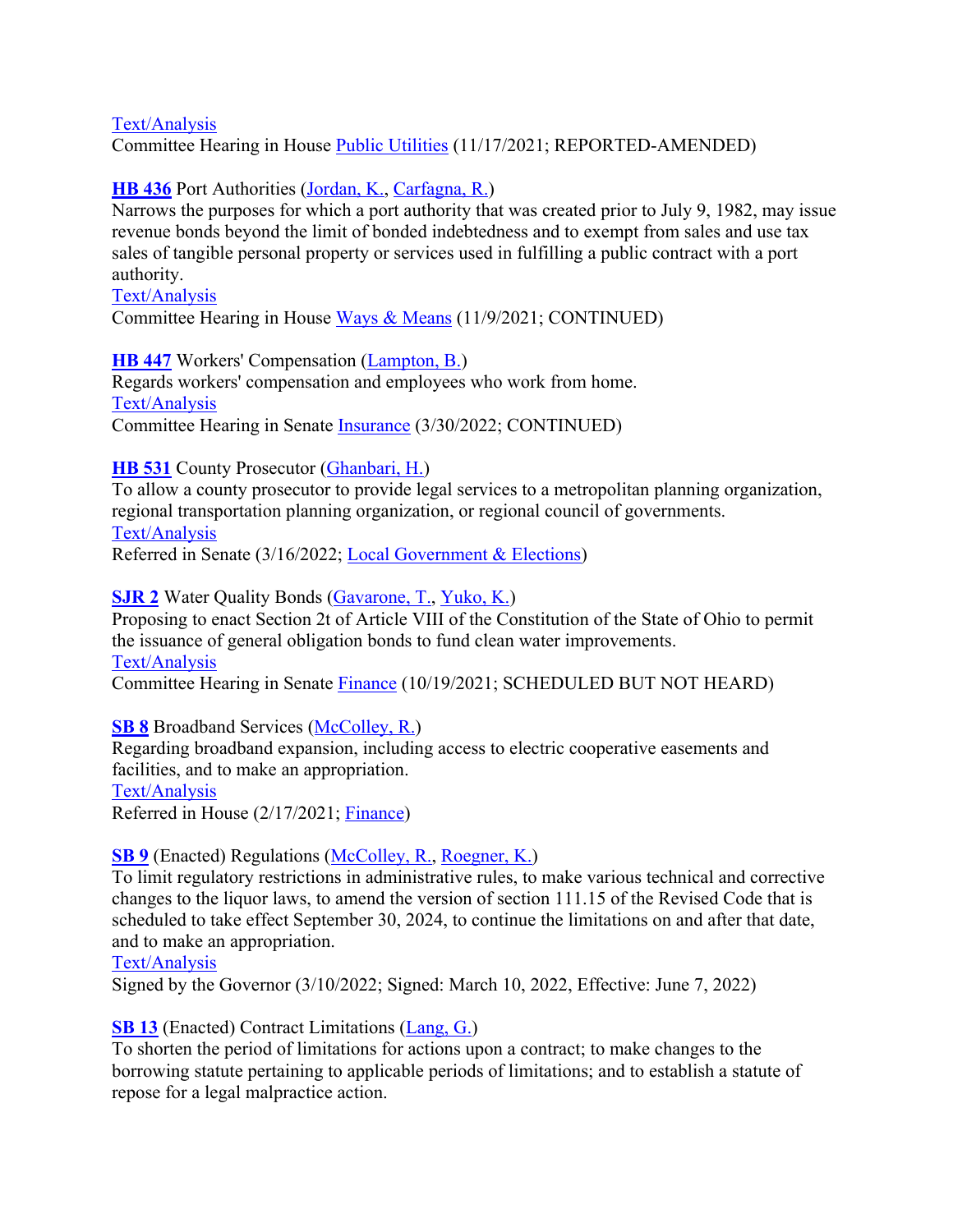Signed by the Governor (3/16/2021; Signed: March 16, 2021, Effective: in 90 days)

## **SB 18** (Enacted) Tax Laws (Roegner, K., Schaffer, T.)

To expressly incorporate changes in the Internal Revenue Code since March 27, 2020, into Ohio law and to declare an emergency.

#### Text/Analysis

Signed by the Governor (3/31/2021; Signed: March 31, 2021, Effective: March 31, 2021)

## **SB 19** Tax Exemption (Schaffer, T.)

To modify the law regarding property taxation and sales and use tax. Text/Analysis Conferees Named in House (2/7/2022; Reps. Merrin, Stoltzfus & Sobecki)

# **SB 44** Energy Law (Rulli, M., Cirino, J.)

To repeal the nuclear resource credit payment provisions, and amend, and rename as solar resource, the renewable resource credit payment provisions of H.B. 6 of the 133rd General Assembly.

Text/Analysis Referred in House (3/9/2021; Public Utilities)

### **SB 45** Tax Inducements (Peterson, B., Kunze, S.)

To enhance state and local tax inducements for businesses making substantial fixed asset and employment investments and their suppliers.

Text/Analysis

Committee Hearing in Senate Ways & Means (2/23/2021; CONTINUED)

#### **SB 49** (Enacted) Design Professionals (Hottinger, J., Sykes, V.) To establish a payment assurance program for registered design professionals. Text/Analysis Signed by the Governor (7/1/2021; Signed: July 1, 2021, Effective: September 28, 2021)

**SB 56** Design Contracts (Blessing, L.)

To regulate the use of indemnity provisions in professional design contracts related to public improvements.

#### Text/Analysis

House Insists on its Amendments (3/30/2022)

## **SB 83** Brownfield Sites (Williams, S., Rulli, M.)

To require the Ohio Environmental Protection Agency to conduct a study to determine where brownfield sites are located in this state and to make an appropriation.

## Text/Analysis

Re-referred in House (1/25/2022; Finance)

## **SB 84** Clean Ohio Fund (Williams, S., Rulli, M.)

To make changes to the law relating to the Clean Ohio Revitalization Fund.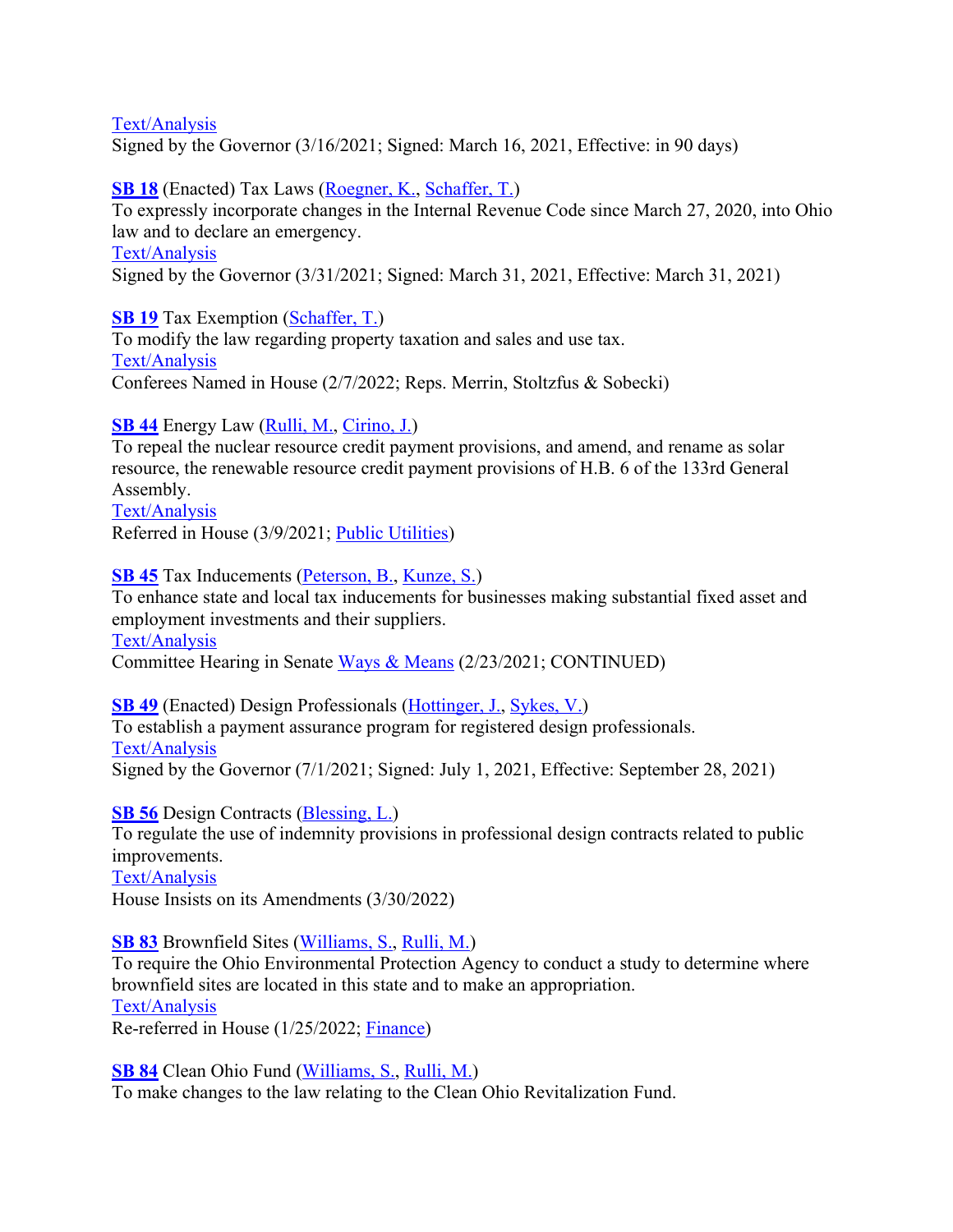Committee Hearing in Senate Agriculture & Natural Resources (3/23/2021; CONTINUED)

**SB 97** Municipal Taxes (Roegner, K.)

To modify municipal income tax employer withholding rules for COVID-19-related work-fromhome employees

Text/Analysis

Committee Hearing in Senate Ways & Means (5/12/2021; CONTINUED)

**SB 105** (Enacted) Minority Businesses (Sykes, V., Schuring, K.)

To require political subdivisions to recognize state certifications of minority business enterprises, women-owned business enterprises, and veteran-friendly business enterprises. Text/Analysis

Signed by the Governor (3/2/2022; Signed: March 2, 2022, Effective: May 30, 2022)

# **SB 131** Occupational Licensing (Roegner, K., McColley, R.)

To require an occupational licensing authority to issue a license or government certification to an applicant who holds a license, government certification, or private certification or has satisfactory work experience in another state under certain circumstances and to amend the version of section3319.22 of the Revised Code that is scheduled to take effect on April 12, 2023, to continue the changes on and after that date.

#### Text/Analysis

Committee Hearing in Senate Workforce & Higher Education (3/22/2022; CONTINUED-AMENDED)

## **SB 143** Drinking Water Contaminants (O'Brien, S.)

To require the Director of Environmental Protection to adopt a maximum contaminant level for aluminum in drinking water.

Text/Analysis

Committee Hearing in Senate **Agriculture & Natural Resources** (6/15/2021; CONTINUED)

# **SB 162** (Enacted) Ohio Turnpike (Reineke, B.)

To expand the authority of the Ohio Turnpike and Infrastructure Commission regarding evasion of tolls on the Ohio turnpike and disclosure of personal information, and to make changes to the title search conducted after a tow and the mechanisms of notice sent to a towed vehicle's owner Text/Analysis

Signed by the Governor (12/22/2021; Signed: December 22, 2021, Effective: March 21, 2022)

## **SB 260** Joint Purchasing Authority (Lang, G.)

To expand political subdivision joint purchasing authority to expressly include purchases for construction services.

## Text/Analysis

Committee Hearing in Senate Local Government & Elections (4/5/2022; CONTINUED)

**SB 277** Motor Fuel Excise Tax (Huffman, S.)

To temporarily reduce motor fuel excise tax rates and suspend collection of the additional motor